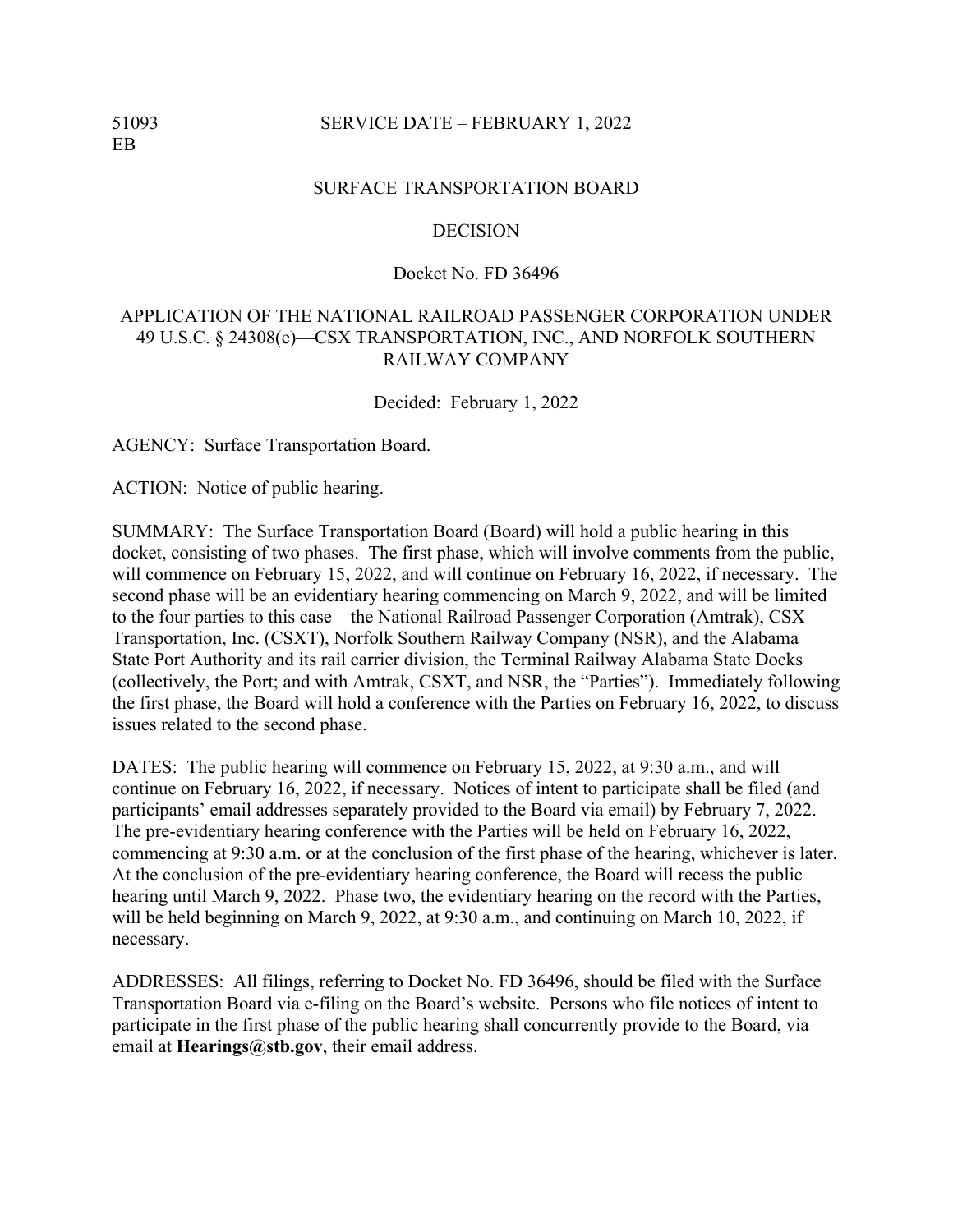FOR FURTHER INFORMATION CONTACT: Jonathon Binet at (202) 245-0368. Assistance for the hearing impaired is available through the Federal Relay Service at (800) 877-8339.

SUPPLEMENTARY INFORMATION: On March 16, 2021, Amtrak filed an application with the Board, pursuant to 49 U.S.C.  $\S$  24308(e), seeking an order requiring CSXT and NSR<sup>1</sup> to allow Amtrak to operate additional intercity passenger trains, consisting of two round-trips per day, over the rail lines of CSXT and NSR between New Orleans, La., and Mobile, Ala. The Board received numerous comments in response to Amtrak's application. By decision served August 6, 2021, the Board, among other things, denied CSXT and NSR's motion to dismiss the application, adopted a procedural schedule, and appointed Administrative Law Judge Thomas McCarthy to handle all discovery matters and resolve initially all discovery disputes.

 In accordance with the procedural schedule, on November 3, 2021, CSXT and NSR filed opening evidence. On December 3, 2021, Amtrak filed reply evidence. On December 23, 2021, CSXT and NSR filed rebuttal evidence. The Board also received opening evidence, reply evidence, and rebuttal evidence from the Port, which the Board has permitted to intervene in this proceeding. On December 30, 2021, the Board received proposals on the format for the hearing from CSXT and NSR jointly and from Amtrak.

The initial phase of the hearing will commence on February 15, 2022. The primary purpose of this phase of the hearing is for interested persons, other than the four Parties to the case, to provide comments.<sup>2</sup> The hearing will continue on February 16, 2022, as necessary to accommodate participating persons. This initial phase of the hearing will be entirely virtual. It will be held online via Zoom and will be available for concurrent viewing on YouTube by the public. All interested persons are invited to appear at this phase of the public hearing. Any person wishing to participate in this phase of the public hearing shall file with the Board by February 7, 2022, a notice of intent to participate (identifying the entity, if any, the person represents; the proposed speaker; the amount of time requested; and briefly summarizing the key points that the speaker intends to address). The notices of intent to participate need not be served on any persons or entities; they will be posted to the Board's website when they are filed. Concurrently with filing a notice of intent to participate, persons wishing to participate in the public commentary phase of the hearing shall also provide to the Board, via email at **Hearings@stb.gov**, their email address.

The Board will issue, prior to commencement of the February 15 public hearing, a decision setting a schedule of appearances for speakers, with specific allotments of time for presentations. To ensure an opportunity for all interested persons to be heard, such allotments may be limited, and persons wishing to speak at the hearing should be prepared to keep their comments as succinct as possible, to ensure an opportunity for all interested persons to be heard.

<sup>&</sup>lt;sup>1</sup> Although Amtrak names Norfolk Southern Corporation in its application, it appears that NSR is the proper party. (See Mot. to Dismiss 1 n.1.)

 $2$  The Board recognizes that this proceeding is an adjudication to be decided after a hearing on the record pursuant to 49 U.S.C. § 24308(e), but given the broad public interest in Amtrak matters, the Board is also providing this opportunity for public comments.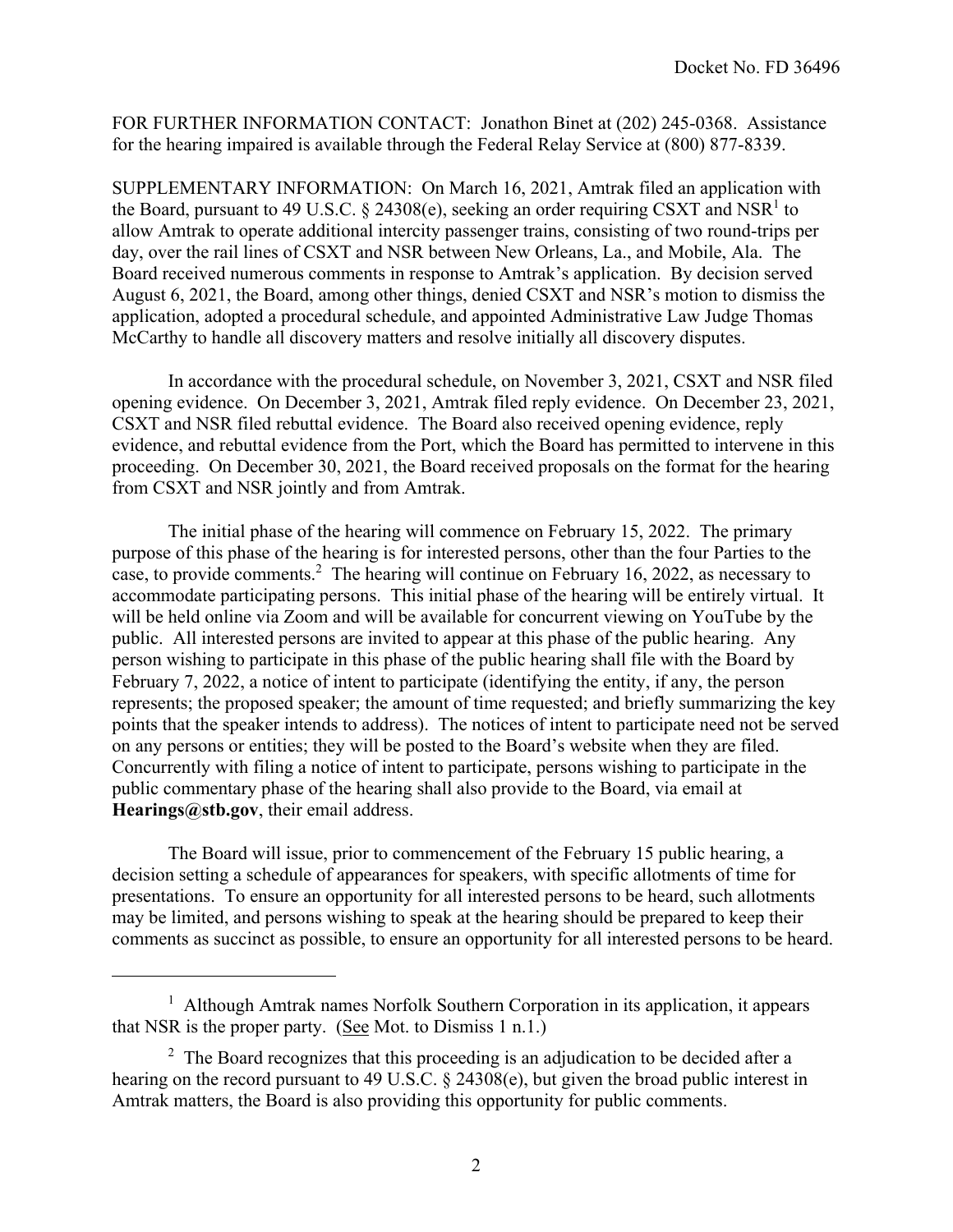The Parties will be given an opportunity to respond after other interested persons have provided comments.

As noted, on February 16, 2022, beginning at 9:30 a.m. or immediately following the conclusion of the public commentary phase of the hearing, whichever is later, the Board will also hold a conference, at which counsel for the Parties are directed to appear. The conference will be entirely virtual. It will be held online via Zoom and will be available for concurrent viewing on YouTube by the public. During the conference, the Board and the Parties will discuss issues and procedures to be followed at the evidentiary hearing on the record. The Board encourages the Parties to meet and confer in advance of the conference, in an effort to narrow the issues to be heard at the hearing on the record and to stipulate to any facts that are not contested. Before the conference, the Board will issue a decision with additional information for the Parties, including what they will need to prepare in advance of the conference and further details on the evidentiary phase of the hearing, including whether it will be held online, in-person, or in a hybrid format. At the conclusion of the conference, the Board will recess the public hearing until commencement of the evidentiary phase at 9:30 a.m. on March 9, 2022.

On March 9, 2022, the Board will commence the evidentiary portion of the hearing, at which the Parties are directed to appear, and which will be open to the public. The evidentiary portion will involve participation by the Parties only and will be presided over by the entire Board. The Board will accept all of the previously filed evidence into the record. The evidentiary portion of the hearing is not intended as an opportunity for the Parties simply to restate the entirety of their written evidence or, on the other hand, to submit a substantially different case. Rather, the evidentiary portion of the hearing is intended to allow the Parties to illuminate their primary contentions, evidence, and points of disagreement through direct examination of witnesses, cross-examination, and re-direct examination, as appropriate, and through opening and closing presentations by counsel.

BOARD RELEASES AND TRANSCRIPT AVAILABILITY: Decisions and notices of the Board, including this notice, are available on the Board's website at www.stb.gov. A recording of the public commentary phase of the hearing, the conference, and the evidentiary phase of the hearing, as well as a transcript of each, will be posted on the Board's website when they become available.

# It is ordered:

1. A public hearing in this proceeding will commence on February 15, 2022. All portions of the hearing taking place on February 15, 2022, and February 16, 2022, will be held online using video conferencing.

2. By February 7, 2022, any person who is not one of the Parties identified above and wishes to speak at the public portion of the hearing shall file with the Board a notice of intent to participate identifying the entity, if any, the person represents, the proposed speaker, and the amount of time requested, and also summarizing the key points that the speaker intends to address. Also by February 7, 2022, such persons shall submit, via email at **Hearings@stb.gov**, the email address of the speaker.